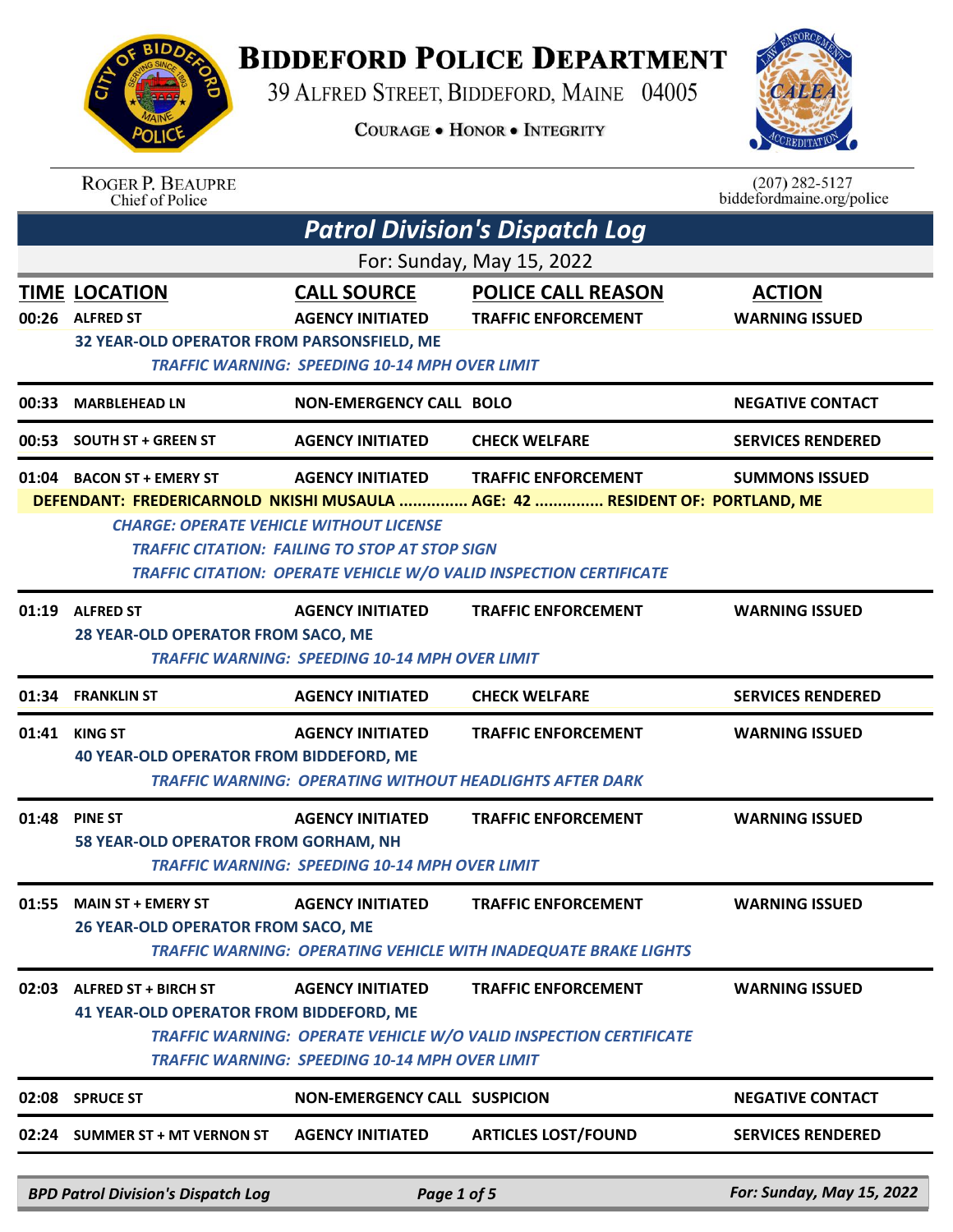| 02:27 | <b>TIME LOCATION</b><br>LINCOLN ST + ELM ST<br>23 YEAR-OLD OPERATOR FROM NORRIDGEWOCK, ME | <b>CALL SOURCE</b><br><b>AGENCY INITIATED</b><br><b>TRAFFIC WARNING: OPERATING WITH INADEQUATE HEADLIGHTS</b>                                   | <b>POLICE CALL REASON</b><br><b>TRAFFIC ENFORCEMENT</b>                                                  | <b>ACTION</b><br><b>WARNING ISSUED</b> |
|-------|-------------------------------------------------------------------------------------------|-------------------------------------------------------------------------------------------------------------------------------------------------|----------------------------------------------------------------------------------------------------------|----------------------------------------|
|       | 02:32 ALFRED ST + BOULDER WAY<br><b>66 YEAR-OLD OPERATOR FROM ALFRED, ME</b>              | <b>AGENCY INITIATED</b><br><b>TRAFFIC WARNING: SPEEDING 10-14 MPH OVER LIMIT</b>                                                                | <b>TRAFFIC ENFORCEMENT</b>                                                                               | <b>WARNING ISSUED</b>                  |
|       | 04:23 ALFRED ST                                                                           | <b>AGENCY INITIATED</b>                                                                                                                         | <b>COMMUNITY ENGAGEMENT</b>                                                                              | <b>SERVICES RENDERED</b>               |
| 05:44 | <b>PRECOURT ST</b><br>35 YEAR-OLD OPERATOR FROM GREENVILLE, ME                            | <b>AGENCY INITIATED</b><br><b>TRAFFIC WARNING: OPERATING A DEFECTIVE MOTOR VEHICLE</b><br><b>TRAFFIC WARNING: SPEEDING 10-14 MPH OVER LIMIT</b> | <b>TRAFFIC ENFORCEMENT</b><br>TRAFFIC WARNING: OPERATE VEHICLE W/O VALID INSPECTION CERTIFICATE          | <b>WARNING ISSUED</b>                  |
|       | 05:51 BOULDER WAY + ALFRED ST<br>22 YEAR-OLD OPERATOR FROM BIDDEFORD, ME                  | <b>AGENCY INITIATED</b><br><b>TRAFFIC CITATION: SPEEDING 15-19 MPH OVER LIMIT</b>                                                               | <b>TRAFFIC ENFORCEMENT</b>                                                                               | <b>VSAC ISSUED</b>                     |
|       | 05:52 ALFRED ST                                                                           | <b>NON-EMERGENCY CALL CHECK WELFARE</b>                                                                                                         |                                                                                                          | <b>SERVICES RENDERED</b>               |
|       | 06:01 ALFRED ST + MARINER WAY                                                             | <b>AGENCY INITIATED</b>                                                                                                                         | <b>TRAFFIC ENFORCEMENT</b>                                                                               | <b>VSAC ISSUED</b>                     |
|       | 07:07 ALFRED ST                                                                           | <b>RADIO</b>                                                                                                                                    | <b>SUSPICION</b>                                                                                         | <b>SERVICES RENDERED</b>               |
|       | 07:08 WASHINGTON ST<br>DEFENDANT: SARAH A DUKE  AGE: 28  RESIDENT OF: PORTLAND, ME        | <b>AGENCY INITIATED</b><br><b>CHARGE: OPERATING WHILE LICENSE SUSPENDED OR REVOKED</b><br><b>TRAFFIC WARNING: PERMIT UNLAWFUL USE</b>           | <b>TRAFFIC ENFORCEMENT</b><br><b>TRAFFIC CITATION: OPERATE VEHICLE W/O VALID INSPECTION CERTIFICATE</b>  | <b>SUMMONS ISSUED</b>                  |
|       | 07:21 ALFRED ST                                                                           | <b>RADIO</b>                                                                                                                                    | <b>TRESPASSING</b>                                                                                       | <b>WARNING ISSUED</b>                  |
| 07:47 | <b>WEST ST + WESTLAND AVE</b><br>61 YEAR-OLD OPERATOR FROM BIDDEFORD, ME                  | <b>AGENCY INITIATED</b><br><b>TRAFFIC CITATION: SPEEDING 15-19 MPH OVER LIMIT</b>                                                               | <b>TRAFFIC ENFORCEMENT</b><br><b>TRAFFIC CITATION: FAILING TO PRODUCE EVIDENCE OF VEHICLE INSURANCE</b>  | <b>VSAC ISSUED</b>                     |
| 08:05 | WEST ST + HILL ST<br>32 YEAR-OLD OPERATOR FROM SOUTH PORTLAND, ME                         | <b>AGENCY INITIATED</b><br><b>TRAFFIC WARNING: SPEEDING 10-14 MPH OVER LIMIT</b>                                                                | <b>TRAFFIC ENFORCEMENT</b><br><b>TRAFFIC WARNING: FAILING TO NOTIFY STATE OF NAME AND ADDRESS CHANGE</b> | <b>WARNING ISSUED</b>                  |
| 08:15 | <b>WEST ST + MARION AVE</b><br><b>63 YEAR-OLD OPERATOR FROM BIDDEFORD, ME</b>             | <b>AGENCY INITIATED</b><br><b>TRAFFIC WARNING: SPEEDING 1-9 MPH OVER LIMIT</b>                                                                  | <b>TRAFFIC ENFORCEMENT</b>                                                                               | <b>WARNING ISSUED</b>                  |
|       | 08:21 WEST ST + CENTURY DR<br>45 YEAR-OLD OPERATOR FROM KENNEBUNKPORT, ME                 | <b>AGENCY INITIATED</b><br><b>TRAFFIC WARNING: SPEEDING 10-14 MPH OVER LIMIT</b>                                                                | <b>TRAFFIC ENFORCEMENT</b><br><b>TRAFFIC WARNING: FAILING TO NOTIFY STATE OF NAME AND ADDRESS CHANGE</b> | <b>WARNING ISSUED</b>                  |
|       | <b>BPD Patrol Division's Dispatch Log</b>                                                 | Page 2 of 5                                                                                                                                     |                                                                                                          | For: Sunday, May 15, 2022              |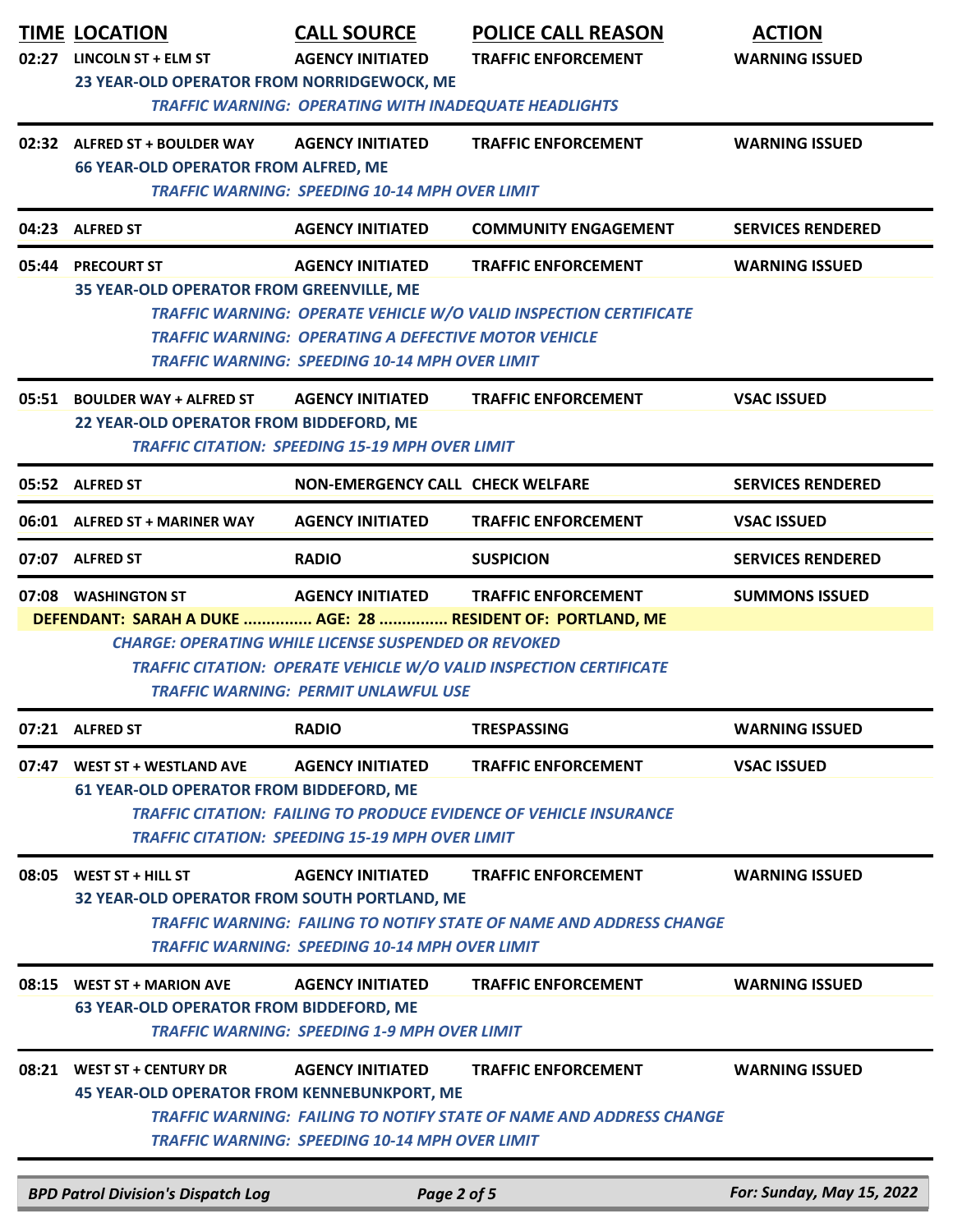| <b>TIME LOCATION</b><br>08:30 WEST ST + LEVI LN<br><b>60 YEAR-OLD OPERATOR FROM PORTLAND, ME</b>                                                                                                                                                                                                                                                                                                                                      | <b>CALL SOURCE</b><br><b>AGENCY INITIATED</b><br><b>TRAFFIC CITATION: SPEEDING 20-24 MPH OVER LIMIT</b> | <b>POLICE CALL REASON</b><br><b>TRAFFIC ENFORCEMENT</b>                                           | <b>ACTION</b><br><b>VSAC ISSUED</b> |  |  |
|---------------------------------------------------------------------------------------------------------------------------------------------------------------------------------------------------------------------------------------------------------------------------------------------------------------------------------------------------------------------------------------------------------------------------------------|---------------------------------------------------------------------------------------------------------|---------------------------------------------------------------------------------------------------|-------------------------------------|--|--|
| 08:43 WEST ST<br><b>44 YEAR-OLD OPERATOR FROM BIDDEFORD, ME</b>                                                                                                                                                                                                                                                                                                                                                                       | <b>AGENCY INITIATED</b><br><b>TRAFFIC WARNING: SPEEDING 1-9 MPH OVER LIMIT</b>                          | <b>TRAFFIC ENFORCEMENT</b>                                                                        | <b>WARNING ISSUED</b>               |  |  |
| 08:46 MAIN ST                                                                                                                                                                                                                                                                                                                                                                                                                         | <b>E-911 CALL</b>                                                                                       | <b>BURGLARY OF A MOTOR VEHICLE</b>                                                                | <b>REPORT TAKEN</b>                 |  |  |
| 09:29 WEST ST<br>70 YEAR-OLD OPERATOR FROM NORTH READING, MA                                                                                                                                                                                                                                                                                                                                                                          | <b>AGENCY INITIATED</b><br><b>TRAFFIC WARNING: SPEEDING 10-14 MPH OVER LIMIT</b>                        | <b>TRAFFIC ENFORCEMENT</b>                                                                        | <b>WARNING ISSUED</b>               |  |  |
| 09:36 WEST ST + CENTURY DR<br><b>42 YEAR-OLD OPERATOR FROM AUBURN, ME</b>                                                                                                                                                                                                                                                                                                                                                             | <b>AGENCY INITIATED</b><br><b>TRAFFIC WARNING: SPEEDING 1-9 MPH OVER LIMIT</b>                          | <b>TRAFFIC ENFORCEMENT</b>                                                                        | <b>WARNING ISSUED</b>               |  |  |
| 09:41 WEST ST + GRANITE ST<br>25 YEAR-OLD OPERATOR FROM BIDDEFORD, ME                                                                                                                                                                                                                                                                                                                                                                 | <b>AGENCY INITIATED</b><br><b>TRAFFIC CITATION: SPEEDING 10-14 MPH OVER LIMIT</b>                       | <b>TRAFFIC ENFORCEMENT</b><br>TRAFFIC WARNING: FAILING TO HAVE MOTOR VEHICLE LICENSE IN POSSESION | <b>VSAC ISSUED</b>                  |  |  |
| 10:19 SOUTHGATE AVE + WEST ST<br><b>65 YEAR-OLD OPERATOR FROM SOUTHBURY, CT</b>                                                                                                                                                                                                                                                                                                                                                       | <b>AGENCY INITIATED</b><br><b>TRAFFIC WARNING: SPEEDING 1-9 MPH OVER LIMIT</b>                          | <b>TRAFFIC ENFORCEMENT</b>                                                                        | <b>WARNING ISSUED</b>               |  |  |
| 10:31 POOL ST + BRISTOL ST<br><b>AGENCY INITIATED</b><br><b>TRAFFIC ENFORCEMENT</b><br><b>SUMMONS ISSUED</b><br>DEFENDANT: JOSHUA T GATKEK  AGE: 35  RESIDENT OF: SACO, ME<br><b>CHARGE: OPERATING WHILE LICENSE SUSPENDED OR REVOKED</b><br><b>CHARGE: OPERATING WITH SUSPENDED REGISTRATION</b><br><b>TRAFFIC CITATION: FAILING TO PRODUCE EVIDENCE OF VEHICLE INSURANCE</b><br><b>TRAFFIC WARNING: SPEEDING 1-9 MPH OVER LIMIT</b> |                                                                                                         |                                                                                                   |                                     |  |  |
| 10:59 GRAHAM ST                                                                                                                                                                                                                                                                                                                                                                                                                       | <b>RADIO</b><br>CHARGE: ENDANGERING THE WELFARE OF A CHILD                                              | <b>OUT FOR FOLLOW UP</b><br>DEFENDANT: ASHA MARIE MOOERS  AGE: 32  RESIDENT OF: BIDDEFORD, ME     | <b>SUMMONS ISSUED</b>               |  |  |
| 11:05 MARINER WAY                                                                                                                                                                                                                                                                                                                                                                                                                     | NON-EMERGENCY CALL CHECK WELFARE                                                                        |                                                                                                   | <b>SERVICES RENDERED</b>            |  |  |
| 11:37 SACO FALLS WAY                                                                                                                                                                                                                                                                                                                                                                                                                  | <b>NON-EMERGENCY CALL SUSPICION</b>                                                                     |                                                                                                   | <b>SERVICES RENDERED</b>            |  |  |
| 11:38 WASHINGTON ST                                                                                                                                                                                                                                                                                                                                                                                                                   | <b>NON-EMERGENCY CALL SUSPICION</b>                                                                     |                                                                                                   | <b>GONE ON ARRIVAL</b>              |  |  |
| <b>11:50 HILL ST</b>                                                                                                                                                                                                                                                                                                                                                                                                                  | <b>NON-EMERGENCY CALL SUSPICION</b>                                                                     |                                                                                                   | <b>NEGATIVE CONTACT</b>             |  |  |
| 11:52 OAK RIDGE RD                                                                                                                                                                                                                                                                                                                                                                                                                    | <b>E-911 CALL</b>                                                                                       | 911 MISUSE                                                                                        | <b>SERVICES RENDERED</b>            |  |  |
| 12:25 ALFRED ST + JEFFERSON ST                                                                                                                                                                                                                                                                                                                                                                                                        | <b>WALK-IN AT STATION</b>                                                                               | LIGHTS MALFUNCTIONING                                                                             | <b>SERVICES RENDERED</b>            |  |  |
| <b>12:32 MAIN ST</b>                                                                                                                                                                                                                                                                                                                                                                                                                  | <b>E-911 CALL</b>                                                                                       | <b>DOMESTIC COMPLAINTS</b>                                                                        | <b>REPORT TAKEN</b>                 |  |  |
| 12:46 MARBLEHEAD LN                                                                                                                                                                                                                                                                                                                                                                                                                   | <b>WALK-IN AT STATION</b>                                                                               | <b>ARTICLES LOST/FOUND</b>                                                                        | <b>REPORT TAKEN</b>                 |  |  |

*BPD Patrol Division's Dispatch Log Page 3 of 5 For: Sunday, May 15, 2022*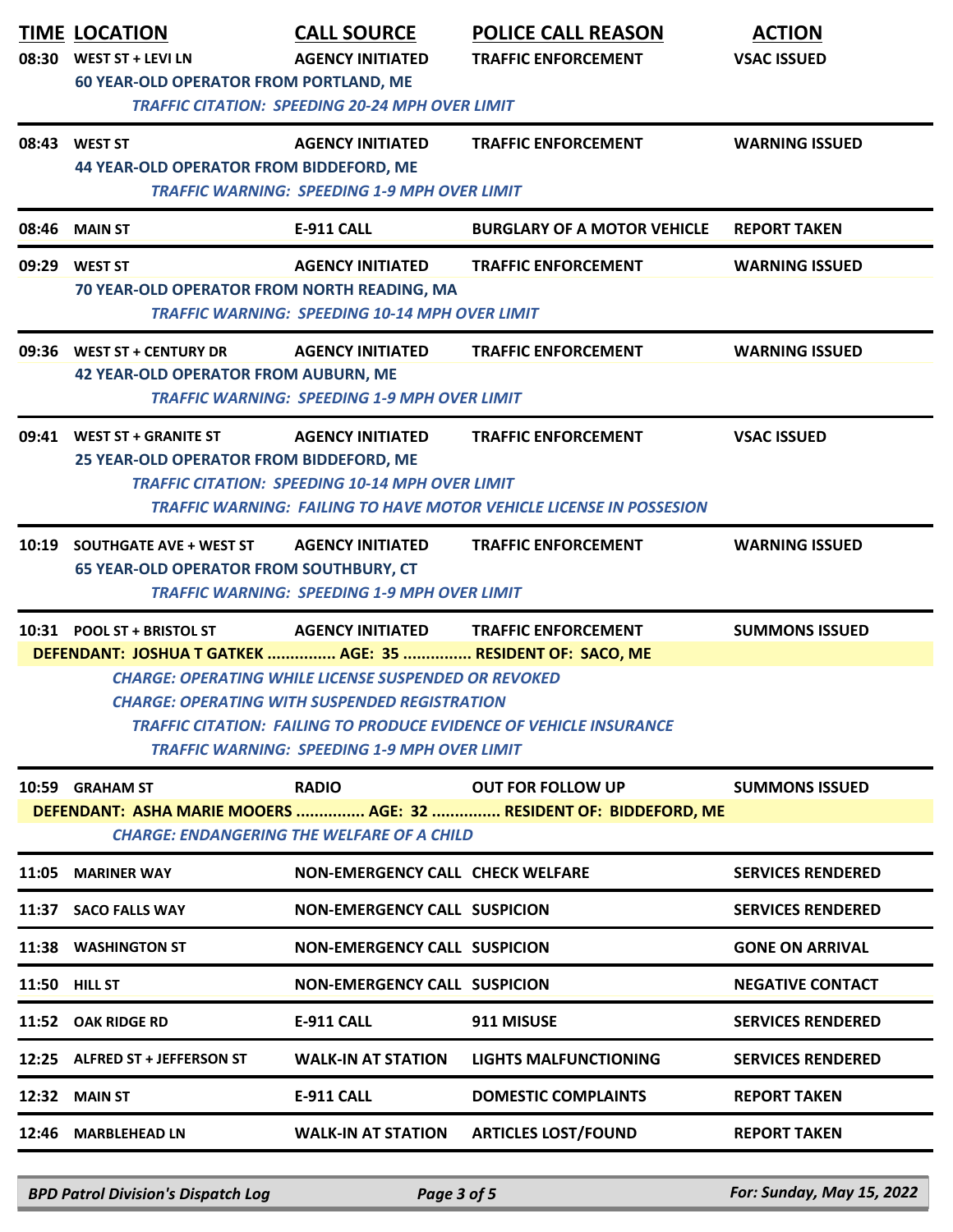|       | <b>TIME LOCATION</b><br>13:00 CORNERSTONE DR                                     | <b>CALL SOURCE</b><br>NON-EMERGENCY CALL ANIMAL COMPLAINT                      | <b>POLICE CALL REASON</b>                                                                     | <b>ACTION</b><br><b>REPORT TAKEN</b> |
|-------|----------------------------------------------------------------------------------|--------------------------------------------------------------------------------|-----------------------------------------------------------------------------------------------|--------------------------------------|
|       | 13:01 GREEN ST                                                                   | <b>E-911 CALL</b>                                                              | <b>ASSIST: VEHICLE CRASH - FIRE / EMS STATE FORM TAKEN</b>                                    |                                      |
|       | 14:04 ELM ST + WEST ST                                                           | <b>E-911 CALL</b>                                                              | <b>ASSIST: VEHICLE CRASH - FIRE / EMS STATE FORM TAKEN</b>                                    |                                      |
|       | 14:20 ALFRED ST                                                                  |                                                                                | NON-EMERGENCY CALL VEHICLE CRASH - POLICE ONLY                                                | <b>SERVICES RENDERED</b>             |
|       | 14:53 SACO FALLS WAY                                                             | NON-EMERGENCY CALL ASSIST OTHER AGENCY                                         |                                                                                               | <b>NEGATIVE CONTACT</b>              |
| 14:55 | <b>MAIN ST</b>                                                                   | <b>E-911 CALL</b>                                                              | <b>SUSPICION</b>                                                                              | <b>SERVICES RENDERED</b>             |
|       | 15:09 ELM ST + SPRUCE ST                                                         | <b>NON-EMERGENCY CALL BOLO</b>                                                 |                                                                                               | <b>NEGATIVE CONTACT</b>              |
|       | 15:13 CLEAVES ST                                                                 | <b>NON-EMERGENCY CALL CHECK WELFARE</b>                                        |                                                                                               | <b>REPORT TAKEN</b>                  |
|       | 15:24 MAINE TPKE + ALFRED ST                                                     | <b>NON-EMERGENCY CALL BOLO</b>                                                 |                                                                                               | <b>NEGATIVE CONTACT</b>              |
|       | 15:48 ELM ST                                                                     | <b>E-911 CALL</b>                                                              | <b>DISTURBANCE / NOISE</b>                                                                    | <b>NEGATIVE CONTACT</b>              |
|       | 16:16 ALFRED ST                                                                  | NON-EMERGENCY CALL DISTURBANCE / NOISE                                         |                                                                                               | <b>WARNING ISSUED</b>                |
|       | 16:36 ELM ST                                                                     |                                                                                | NON-EMERGENCY CALL BURGLARY OF A MOTOR VEHICLE                                                | <b>REPORT TAKEN</b>                  |
|       | 17:11 MAIN ST                                                                    | <b>E-911 CALL</b>                                                              | <b>ANIMAL COMPLAINT</b>                                                                       | <b>NEGATIVE CONTACT</b>              |
|       | 18:12 SHOPS WAY                                                                  | <b>E-911 CALL</b>                                                              | <b>CHECK WELFARE</b>                                                                          | <b>SERVICES RENDERED</b>             |
|       | 18:34 WEST ST                                                                    |                                                                                | NON-EMERGENCY CALL MENTAL ILLNESS CASES                                                       | <b>SERVICES RENDERED</b>             |
|       | 19:19 MAIN ST                                                                    | NON-EMERGENCY CALL DISTURBANCE / NOISE                                         |                                                                                               | <b>SERVICES RENDERED</b>             |
|       | 19:51 SOUTH ST + WESTERN AVE<br>31 YEAR-OLD OPERATOR FROM BIDDEFORD, ME          | <b>AGENCY INITIATED</b><br><b>TRAFFIC WARNING: FAILURE TO REGISTER VEHICLE</b> | <b>TRAFFIC ENFORCEMENT</b>                                                                    | <b>WARNING ISSUED</b>                |
|       | 19:58 ELM ST                                                                     | <b>E-911 CALL</b>                                                              | <b>TRESPASSING</b>                                                                            | <b>NEGATIVE CONTACT</b>              |
|       | 20:18 ELM ST + ALFRED ST<br>21 YEAR-OLD OPERATOR FROM AUBURN, ME                 | <b>AGENCY INITIATED</b><br><b>TRAFFIC WARNING: FAILURE TO REGISTER VEHICLE</b> | <b>TRAFFIC ENFORCEMENT</b>                                                                    | <b>WARNING ISSUED</b>                |
|       | 20:25 WASHINGTON ST                                                              |                                                                                | NON-EMERGENCY CALL MENTAL ILLNESS CASES                                                       | <b>NO ACTION REQUIRED</b>            |
|       | 20:57 WENTWORTH ST                                                               | <b>NON-EMERGENCY CALL SUSPICION</b>                                            |                                                                                               | <b>SERVICES RENDERED</b>             |
|       | 21:00 ALFRED ST                                                                  |                                                                                | NON-EMERGENCY CALL CRIM THREAT / TERRORIZING                                                  | <b>REPORT TAKEN</b>                  |
|       | 22:53 SOUTH ST                                                                   | <b>E-911 CALL</b>                                                              | <b>CHECK WELFARE</b>                                                                          | <b>TRANSPORT TO HOSPITAL</b>         |
|       | 23:41 ALFRED ST + BOULDER WAY<br><b>41 YEAR-OLD OPERATOR FROM SPRINGVALE, ME</b> | <b>AGENCY INITIATED</b>                                                        | <b>TRAFFIC ENFORCEMENT</b><br><b>TRAFFIC WARNING: OPERATING WITHOUT HEADLIGHTS AFTER DARK</b> | <b>WARNING ISSUED</b>                |